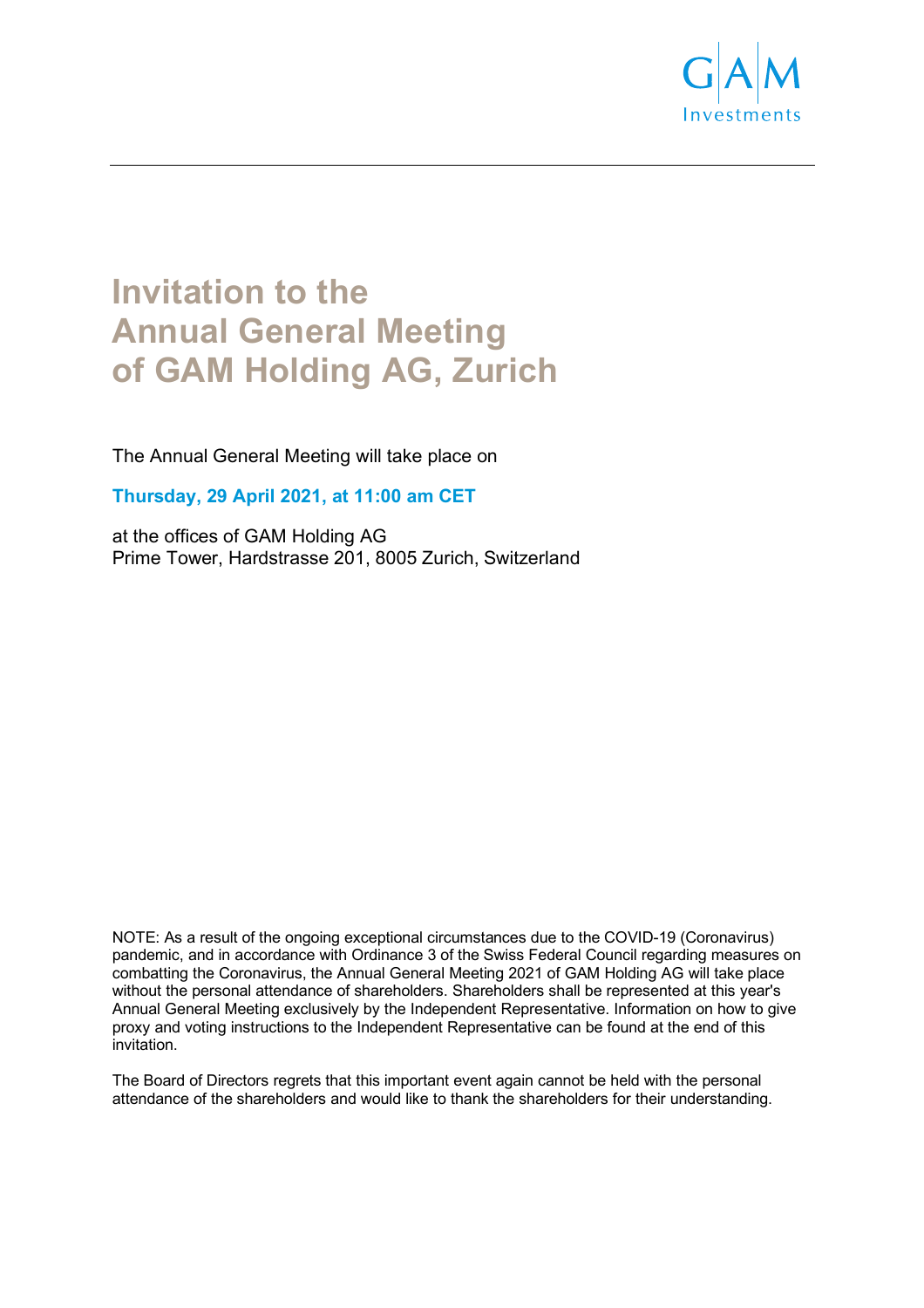

# **Agenda**

The Board of Directors submits the following agenda items and proposals for discussion and resolution by the Annual General Meeting:

# **1. Election of ad hoc Chairman of the Annual General Meeting**

#### **A) Proposal**

The Board of Directors proposes that in the event that no member of the Board of Directors in charge of chairing the Annual General Meeting will be present, Mr Elmar Zumbühl, Group Chief Risk Officer, and, should Mr Elmar Zumbühl not be able to attend the Annual General Meeting, such member of the management as determined by the Board of Directors be elected as ad hoc Chairman of the Annual General Meeting.

#### **B) Explanation**

Pursuant to article 8.9 of the articles of association, the Annual General Meeting shall be chaired by the Chairman of the Board of Directors or by another person elected from the Board of Directors by the Board. If no member of the Board of Directors in charge of chairing the Annual General Meeting is present, the Annual General Meeting shall elect an ad hoc Chairman who need not be a shareholder.

The Board of Directors suggests to provide for a certain flexibility regarding the election of the Chairman of the Annual General Meeting to ensure that the Annual General Meeting may be held according to Swiss law and the Company's articles of association despite the uncertainties and possible travel bans in place at the time of the Annual General Meeting due to the current COVID-19 pandemic.

#### **2. Management report, parent company's and consolidated financial statements as well as compensation report for the financial year 2020, reports of the statutory auditors**

#### **2.1 Approval of management report, parent company's and consolidated financial statements for the financial year 2020, notice of the reports of the statutory auditors**

The Board of Directors proposes that the management report, the parent company's as well as the consolidated financial statements for the financial year 2020 be approved.

#### **2.2 Consultative vote on the compensation report 2020**

The Board of Directors proposes that the compensation report 2020 be approved on a non-binding consultative basis.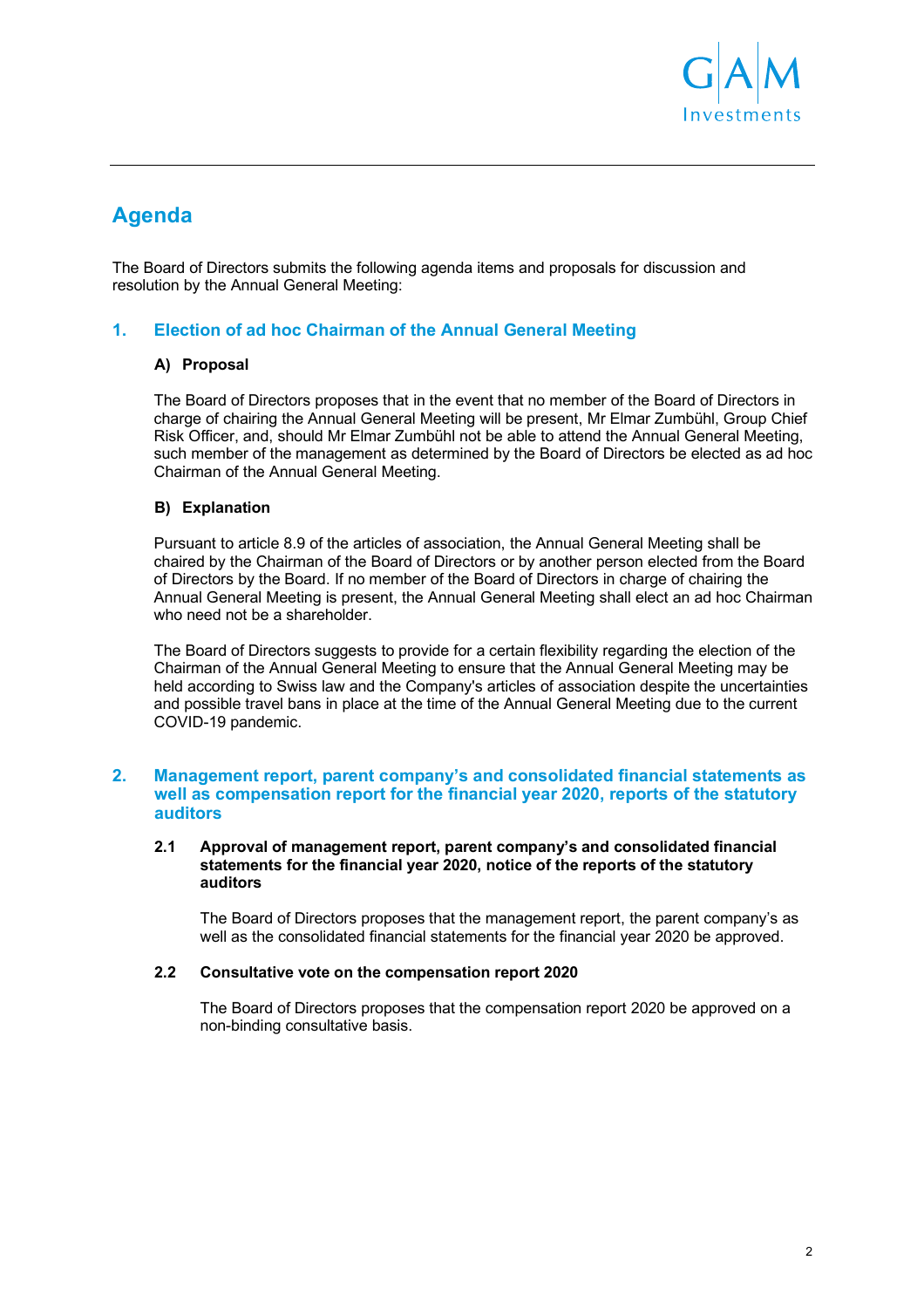

# **3. Appropriation of financial result**

#### **A) Proposal**

The Board of Directors proposes to allocate the net loss for the financial year 2020 of CHF 251.7 million to the other voluntary reserve (profit/loss carry forward).

| <b>Appropriation of financial result</b>                          | <b>CHF</b> million |
|-------------------------------------------------------------------|--------------------|
| Balance brought forward                                           | 0                  |
| Net loss for the year 2020                                        | (251.7)            |
| Allocation to other voluntary reserve (profit/loss carry forward) | (251.7)            |
| Total available to the Annual General Meeting                     |                    |
| Balance to be carried forward                                     |                    |

#### **B) Explanation**

Subject to shareholder approval of the allocation of the net loss for the year 2020 of CHF 251.7 million to the other voluntary reserve (profit/loss carry forward), the total voluntary retained earnings will be negative, amounting to CHF 69.2 million.

#### **4. Discharge of the members of the Board of Directors and the Group Management Board**

The Board of Directors proposes that the members of the Board of Directors and the Group Management Board be discharged for the financial year 2020.

# **5. Elections of members of the Board of Directors**

The Board of Directors proposes the re-election of **Mr David Jacob** as member and Chairman of the Board of Directors (in a single vote), and the re-election of **Ms Katia Coudray, Ms Jacqui Irvine, Ms Monika Machon, Mr Benjamin Meuli, Ms Nancy Mistretta** and **Mr Thomas Schneider** as members of the Board of Directors, each for a term of office until the end of the Annual General Meeting 2022.

You will find information on the biographies of the members proposed for re-election to the Board of Directors in the Annual Report, corporate governance section – Board of Directors (www.gam.com/agm2021)

- **5.1 Re-election of Mr David Jacob as member and Chairman of the Board of Directors (in a single vote)**
- **5.2 Re-election of Ms Katia Coudray**
- **5.3 Re-election of Ms Jacqui Irvine**
- **5.4 Re-election of Ms Monika Machon**
- **5.5 Re-election of Mr Benjamin Meuli**
- **5.6 Re-election of Ms Nancy Mistretta**
- **5.7 Re-election of Mr Thomas Schneider**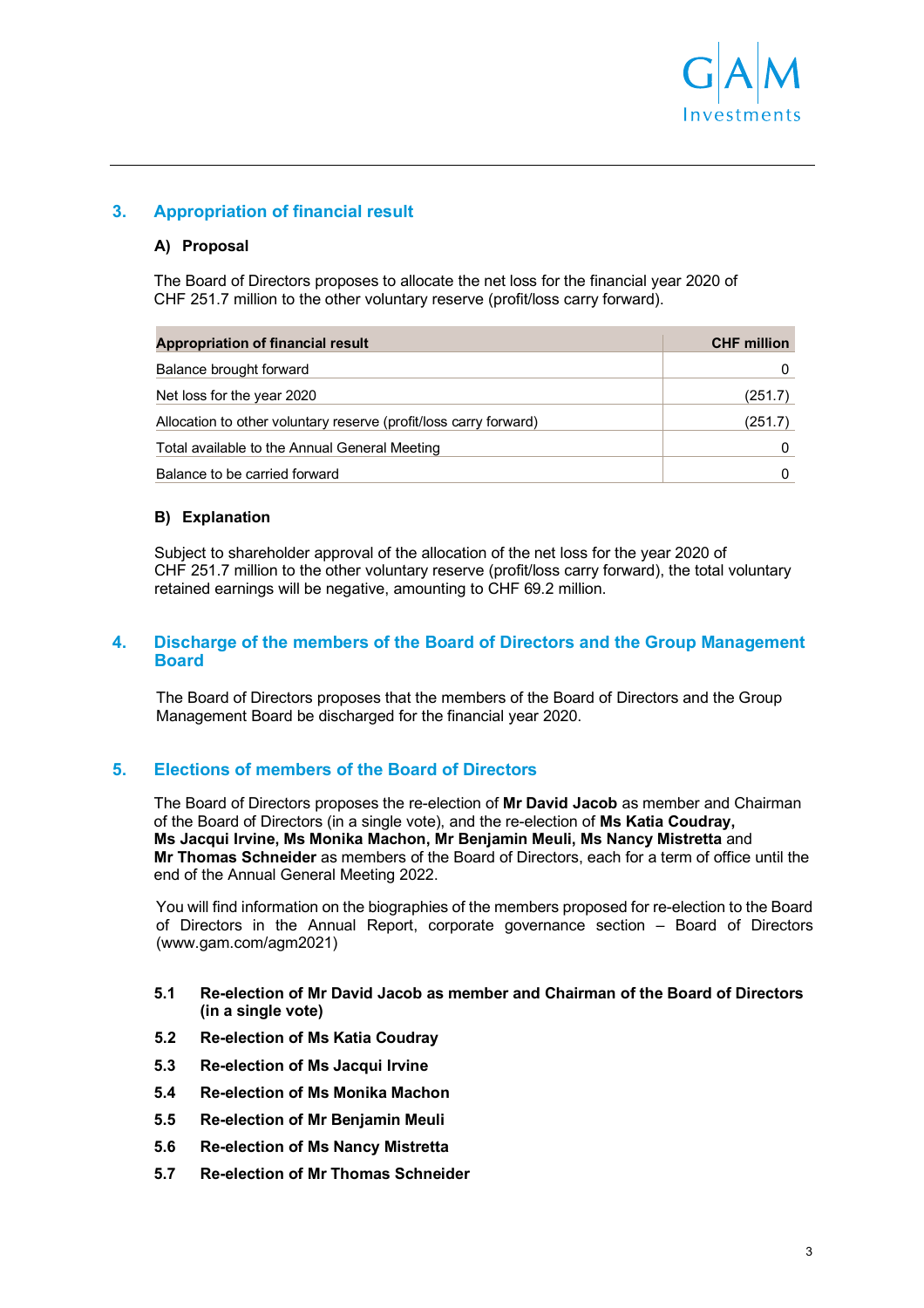

# **6. Elections to the Compensation Committee of the Board of Directors**

The Board of Directors proposes the re-election of **Ms Katia Coudray, Ms Jacqui Irvine** and **Ms Nancy Mistretta** as members of the Compensation Committee of the Board of Directors, each for a term of office until the end of the Annual General Meeting 2022.

- **6.1 Re-election of Ms Katia Coudray**
- **6.2 Re-election of Ms Jacqui Irvine**
- **6.3 Re-election of Ms Nancy Mistretta**

### **7. Compensation of the Board of Directors and the Group Management Board**

#### **7.1 Approval of the compensation of the Board of Directors**

#### **A) Proposal**

The Board of Directors proposes the approval of a maximum aggregate amount of compensation of the Board of Directors for the period as from the Annual General Meeting 2021 until the Annual General Meeting 2022 of CHF 1,975,000.

#### **B) Explanation**

The compensation of the Board of Directors is fixed and does not include any variable elements. For details about the Board of Directors' compensation for the expiring term of office and an outlook for the following term of office, reference is made to sections 6 and 9 of the compensation report 2020 which is included in the Annual Report 2020.

#### **7.2 Approval of the fixed compensation of the Group Management Board for the 2021 financial year**

#### **A) Proposal**

The Board of Directors proposes the approval of a maximum aggregate amount of fixed compensation of the Group Management Board for the financial year 2021 of CHF 3,250,000.

#### **B) Explanation**

For details about the Group Management Board's fixed compensation in the financial year 2020 and an outlook for the financial year 2021, reference is made to sections 4 and 9 of the compensation report 2020 which is included in the Annual Report 2020.

The Board of Directors does not propose variable compensation is paid to the Group Management Board for the financial year 2020.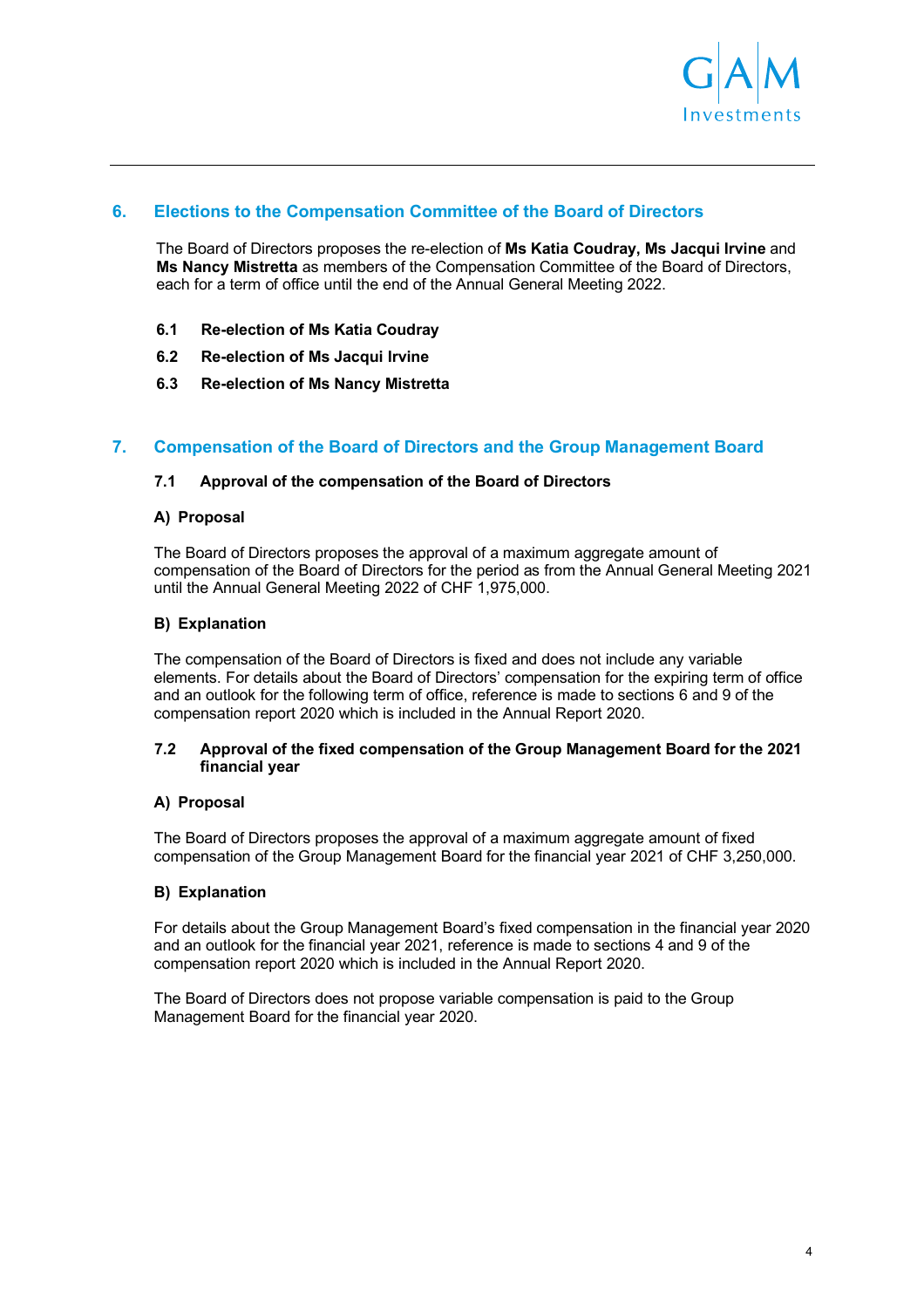

#### **8. Re-election of the statutory auditors**

The Board of Directors proposes that KPMG AG, Zurich, be elected as statutory auditors for a further one-year period.

#### **9. Re-election of the Independent Representative**

The Board of Directors proposes the re-election of Mr Tobias Rohner, attorney at law, Holbeinstrasse 30, 8034 Zurich, as Independent Representative for a term of office until the end of the next Annual General Meeting.

#### **10. Extension of authorized capital**

#### **A) Proposal**

The Board of Directors proposes the extension of the authorized capital in the amount of CHF 798,412 by amending article 3.4 of the Articles of Incorporation of the Company as follows (the proposed amendments are underlined):

Article 3.4

<sup>1</sup> The Board of Directors shall be authorized to increase the share capital at any time until 30 April 2024 29 April 2022, by a maximum amount of CHF 798,412 by issuing a maximum of 15,968,240 fully paid registered shares with a par value of CHF -.05 each. Increases in partial amounts shall be permissible.

[The remainder of Article 3.4 remains unchanged.]

#### **B) Explanation**

The authorized capital as approved by the shareholders at the Annual General Meeting of 30 April 2020 shall be extended for another year until 29 April 2022. The proposed extension of authorized capital will maintain the Group's strategic and financial flexibility.

# **Organisational information**

#### **Right to vote**

Shareholders recorded in the Company's share register with voting rights as at 20 April 2021 (book closing date) will be entitled to vote on the agenda items. No registrations and de-registrations of registered shares will be made in the share register from 21 April 2021 to 29 April 2021.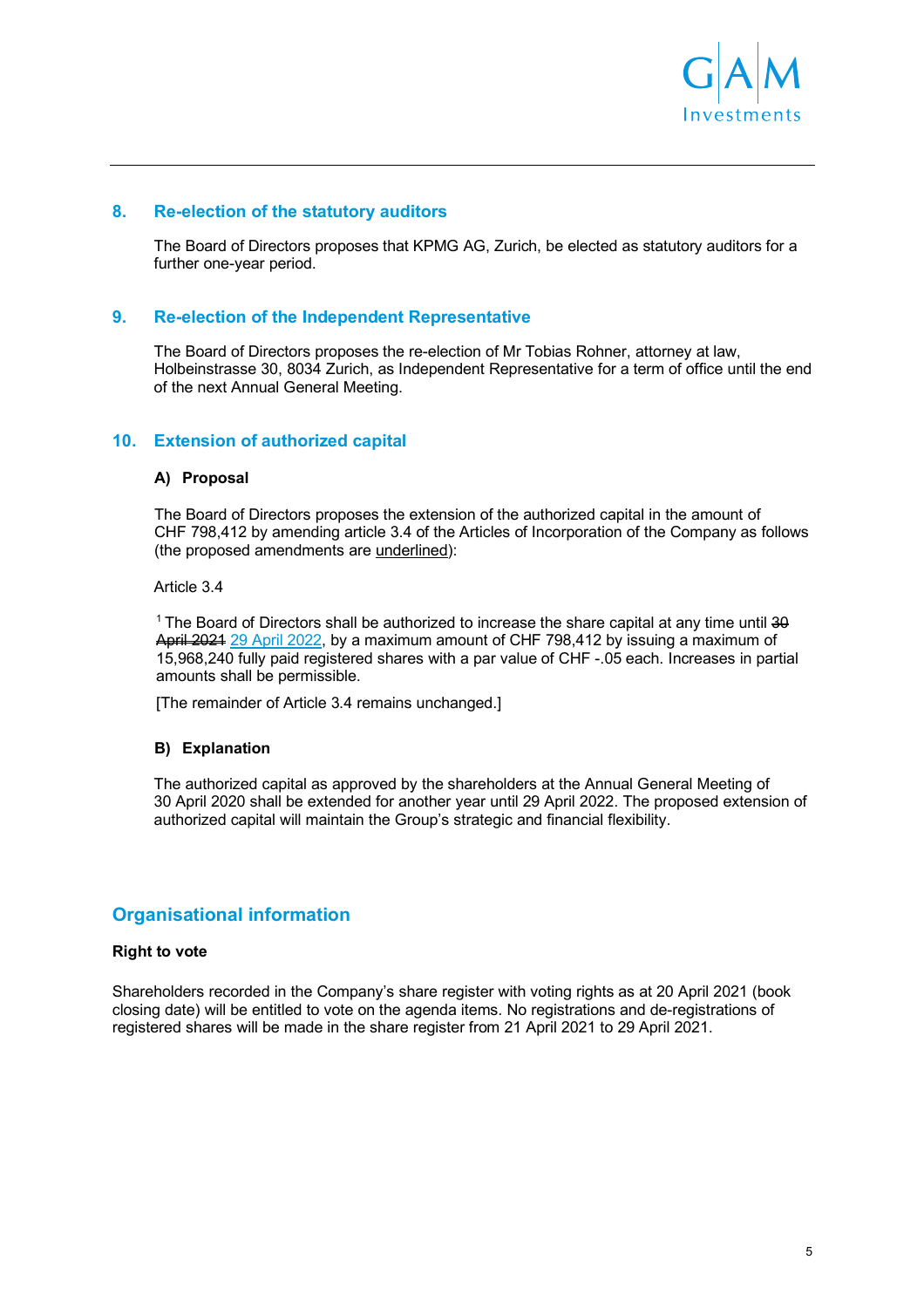

#### **Representation by the Independent Representative**

As a result of the exceptional circumstances due to the COVID-19 (Coronavirus) pandemic, shareholders shall exclusively be represented at this year's Annual General Meeting by the Independent Representative, Mr Tobias Rohner, attorney-at-law, Holbeinstrasse 30, 8034 Zurich, Switzerland. In the event that Mr Tobias Rohner is unable to attend the Annual General Meeting he will ensure the appointment of an alternate attorney-at-law to act as Independent Representative.

Shareholders may authorise and give their instructions to the Independent Representative in writing by returning the enclosed authorisation form, duly signed, by 27 April 2021 (date of receipt) at the latest.

Shareholders may further authorise and give their instructions to the Independent Representative electronically by accessing the website https://gamholding.shapp.ch and then following the guidance that is being displayed on the computer screen or mobile phone. In addition to internet access, an email address and a mobile telephone that can receive a code by text message are required. The personal access data needed for registration can be found on the enclosed authorisation form. Instructions can be given electronically to the Independent Representative until 27 April 2021, 23:59 pm CET.

#### **Annual Report**

The Annual Report 2020, which consists of the management report, the parent company's as well as the consolidated financial statements and also includes the compensation report, was published on 18 February 2021. It can be accessed on GAM Holding AG's website (www.gam.com/agm2021) and is, upon request, available for inspection at the Company's head office, Hardstrasse 201, 8005 Zurich, Switzerland. Shareholders registered in the Company's share register may order a printed copy of the Annual Report 2020 under Jessica.grassi@gam.com or T +41 58 426 31 37.

#### **Invitation**

In the event of differences between this English translation of the invitation and the original German version, which is available on GAM Holding AG's website (www.gam.com/agm2021), the German version shall prevail.

7 April 2021

**GAM Holding AG** 

For the Board of Directors

The Chairman

David Jacob